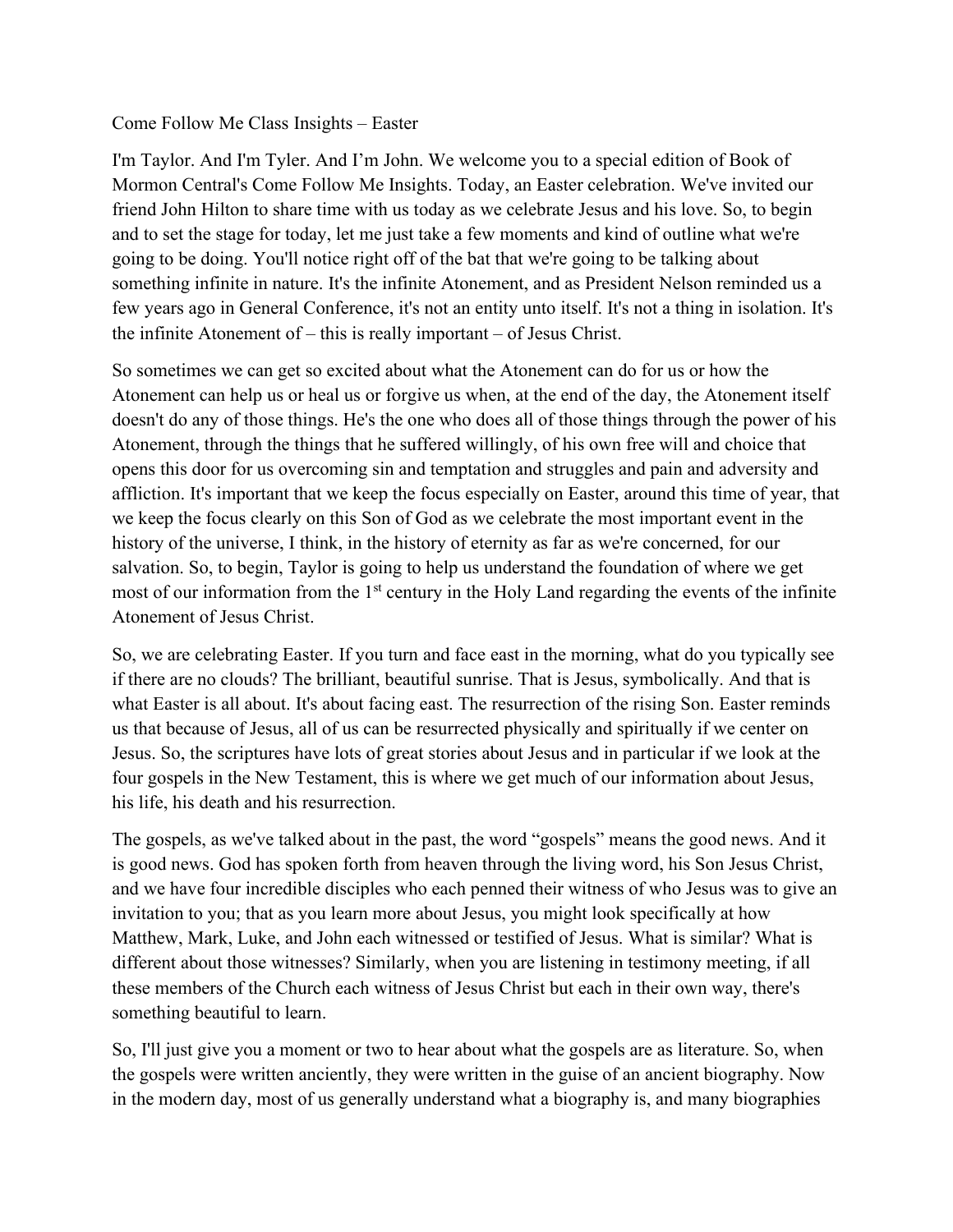are very lengthy and they basically go from like before the person was born through every little thing they did as a child, and their young age, and their middle life and how they died and their legacy, but every last detail we try to pack into these biographies. That is a modern biography where we try to trace the character development of the hero of the story. Ancient biographies were a little bit different.

Let me just point out why ancient biographies were composed, and what we've discovered through scholarship is that the four gospels in the New Testament follow this format of an ancient biography. First of all, it's to preserve the words and deeds of a great hero. Second, to preserve the memory of a great person, to provide praise for that individual, so that the reader will follow that hero and you reveal the character of the hero through that story, and in particular ancient biographies often would deeply focus on the manner of the death of the hero as a way of revealing their character.

Now if you think about the four gospels, only two of them even talk about the birth of Jesus. They spend most of their time, only the last year or two or three of Jesus's life and even then, most of the focus of the gospels is the last week of Jesus's life with a deep focus on the suffering leading up to his death, his crucifixion, and then his resurrection. And I might point out that for an ancient reader who is familiar with ancient biographies, they would have been stunned to read about Jesus because in the ancient biographies, the hero never came back to life, ever. And yet here we have four witnesses saying this hero not only died for all of us, but the character of this hero is that he had the ability to come back to life and because of that, you too can live again. That is the beautiful promise of Easter.

And so, this Easter celebration, we invite you to think about all the times Jesus has lifted you up. Wherever you are at in your life, you can be lifted up by the power, mercy, grace, and goodness of God. That is our witness to you today and that is what we're going to be spending our time talking about.

Okay, so as we jump into discussing the events of that final week of the Savior's life with emphasis on the final 24 hours, let's just get a really quick overview here on the board. So, there are some differences and there are some similarities between Matthew, Mark, Luke, and John on the various events and when they took place and what order they took place in and how they unfolded. But John, how would you help us contextualize what's happening from Sunday to Wednesday, not particularly in order, but some of the major events?

So, for example, on Sunday of the triumphal entry, the Savior enters into Jerusalem and along with that there's the host of people who are praising him as he enters in. As Tyler said, the gospel authors differ slightly on the details of which day, but we know the cleansing of the temple is coming up, and next Jesus is going to curse a fig tree, he's going to teach some parables in the temple and the Pharisees and especially the chief priests who are there are going to perceive that he's speaking against them in parables. You know, one thing that we sometimes don't focus on is that in John, chapter 12, some Greeks seek an audience with Jesus and he gives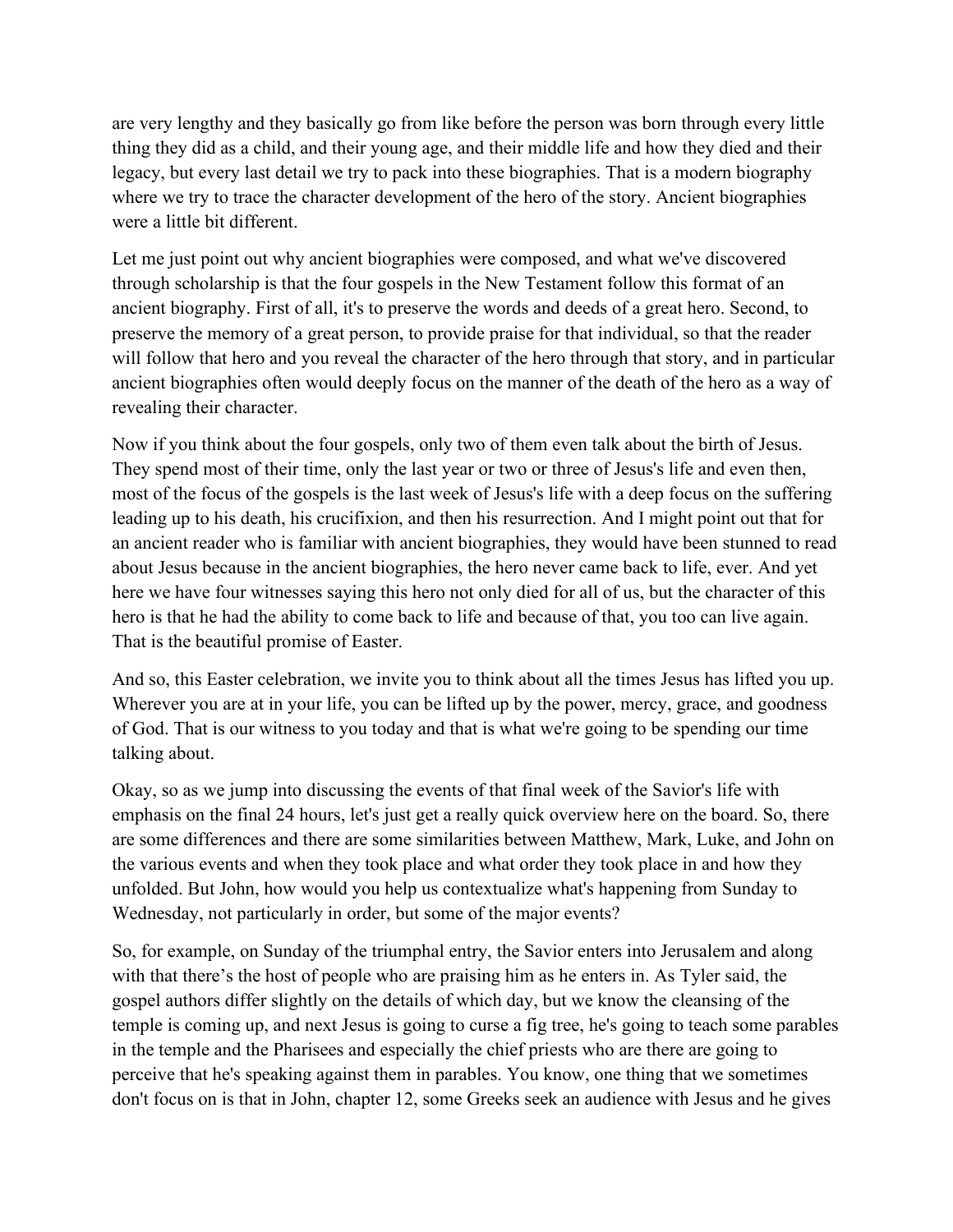a testimony unto them and the voice of God speaks from heaven, testifying of his Son, Jesus Christ, another powerful event in these final, few days.

So, this leads us up to the critical time period which is – there is a lot that's going to happen in this last 24 hours of Jesus's life. So, let's start probably with the Last Supper, and so while we don't know the precise physical location where this was held, Jesus is going to meet with his disciples, and that's when Judas Iscariot will leave to go and betray the Savior, and from there the Savior will walk across the Kidron Valley into Gethsemane.

A little interesting detail, we often talk about the Garden of Gethsemane, but that is not a scriptural phrase. John talks about a garden, and Matthew and Mark talk about Gethsemane. We put that together as the Garden of Gethsemane, and that's where the Savior will offer a prayer specifically with Peter, taking Peter, James, and John aside and suffer for our sins. From Gethsemane Christ will be betrayed and taken to the house of Caiaphas. John adds in an extra trial. All of the gospels talk about the trial at the house of Caiaphas. They call it a palace, which gives us an indication of the wealth of the high priests at that time, and from there Christ will go to Pilate. And so now as we're into the morning of the day of his death, he'll be tried before Pilate. Luke tells us that there was also a trial before Herod Antipas, and eventually the Savior will walk what we today call the Via Dolorosa, the way of sorrows, and on the way to the cross, that's where we have Jesus speaking to the women who are mourning his death. We have Simon who carries his cross, and finally, Christ is taken to the place that he often referred to as Calvary – is Luke's term – or Golgotha, and it's interesting that we sometimes talk about the hill of Calvary or going up to Calvary, but the scriptures themselves don't speak about a hill of Calvary, there's no elevation difference that's spoken of in the scriptures.

So, let's dive deeper into each of these events and look at the significance of what happened in each element on this list and more importantly, why we should care in the 21<sup>st</sup> century about what happened here. So, let's begin with Gethsemane. So, you have this place where Jesus goes to begin the infinite atoning sacrifice, and it's important for us at the outset to note where does Jesus's suffering take place wherein you and I have some sort of benefit? Is it all in here? Is it in here? Is there any of it in here? Do you and I benefit from anything that took place here? Because sometimes what we like to do as human beings, I think, is we want clearly defined borders. We want clearly defined – this is the box – this is where it all fits, either here or here, when in reality, I think it's important to realize that we have the opening threshold and the closing threshold when he gives up the ghost, and "we may not know, we cannot tell what pains he had to bear", not just on the cross, but throughout this process<sup>[1](#page-2-0)</sup>.

Now we have a lot of clues in scripture and from prophetic commentary but isn't it interesting that sometimes we put all of our emphasis on Gethsemane and then some put all of the emphasis on the cross, but we don't often even talk about this middle stuff. And yet Isaiah says, "[by] his

<span id="page-2-0"></span><sup>1</sup> Alexander, Cecil F., and John H. Gower. "There Is a Green Hill Far Away." *The Church of Jesus Christ of Latter-Day Saints*, www.churchofjesuschrist.org/music/library/hymns/there-is-a-green-hill-far-away?lang=eng.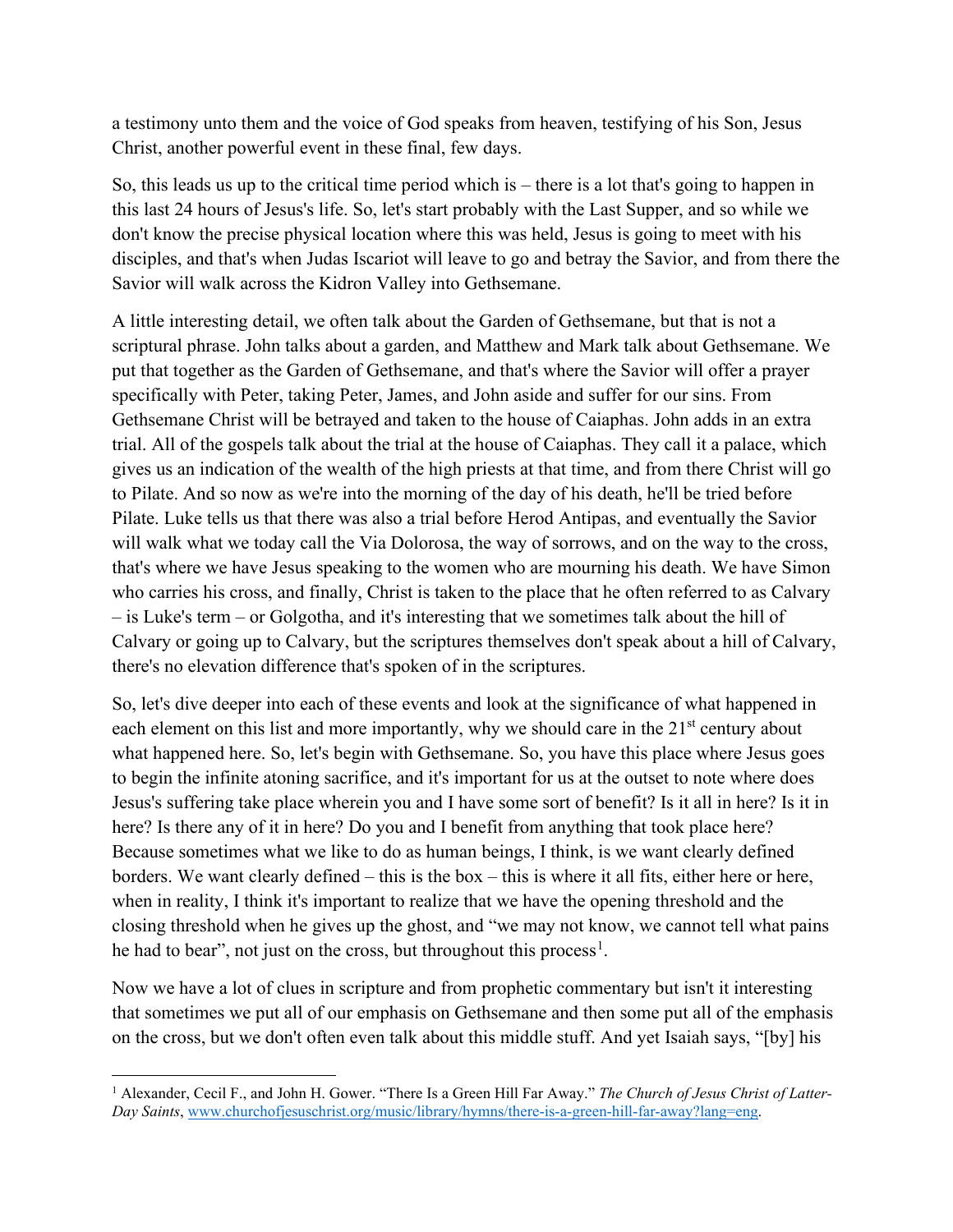stripes we are healed" (Isaiah 53:5). That sounds redemptive. That sounds atoning to me. Like the scourging, it's part of – the scourging is part of his infinite suffering, it's part of what Elder Maxwell would call "the awful arithmetic of the Atonement" for all of God's children<sup>[2](#page-3-0)</sup>, and so it's important as we jump in that we don't try to create clearly defined boundaries where the scriptures and the prophets don't create boundaries.

So as to jump in on that, Elder Gerald Lund taught that it is a "doctrinal error" to separate out  $-a$ lot of people will say something like, well, Jesus atoned for our sins in Gethsemane and on the cross, that's the resurrection. And again, Elder Lund said that's a doctrinal error to bifurcate it like that. There are more than 50 scriptures that talk about Jesus dying for our sins; Jesus says, I was "slain for the sins of the world", I was crucified for the sins of the world, so to separate out Christ's atoning from our sins from Calvary is not accurate (3 Nephi 11:14). He, in describing his own gospel in 3rd Nephi 27, what does he say? I came down to the earth, basically, because the Father sent me, and why did the Father send him? That he may be lifted up by men upon this cross. And that's the core of his gospel. He defines his gospel, and if you read in 3<sup>rd</sup> Nephi 27:14, he actually mentions over and over again, "lifted up", for this cause I was lifted up, my Father had me lifted up. It's this central focus in his own definition. He's not afraid of talking about the cross. Because I think some people might wonder, well who actually – I don't care if it was Gethsemane or Calvary, why does it matter?

I was talking with Robert Millet who's spent more than thirty years doing interfaith studies and conversations, and one of the things that he lamented to me was that, at least for some Christians, the way that some Latter-day Saints almost exclusively focus on Gethsemane has led them to believe that we don't believe in the importance of the cross, the importance of Christ's Atonement on Calvary. And so, for some Christians, they may look at members of the Church of Jesus Christ of Latter-day Saints and say, oh, you're not Christian. We actually do believe in the atoning power of Calvary. So sometimes if we focus exclusively on Gethsemane, we actually create a misperception about what we actually believe.

So, John, you've done a lot of research on the comparisons between what the scriptures, what the prophets have said, beginning with Joseph Smith down to our modern day, regarding Gethsemane and the cross on Calvary. What have you learned?

So, the short version, and honestly, this was a surprise to me. I was having a conversation with a colleague and he said, John, where do you think the emphasis that we have on Gethsemane comes from? And I was like well, of course, the scriptures. So, I started looking at the scriptures, and to my surprise, what I found was there are only two passages of scripture that talk about Jesus's suffering for our sins in Gethsemane. These are powerful scriptures and they are important ones; there are just two of them. In contrast, there are more than fifty passages of scripture that talk about Jesus Christ dying for our sins. He mentions – "...slain for the sins of the

<span id="page-3-0"></span><sup>2</sup> Maxwell, Neal A. "'Willing to Submit.'" *The Church of Jesus Christ of Latter-Day Saints*, Apr. 1985, abn.churchofjesuschrist.org/study/general-conference/1985/04/willing-to-submit?lang=eng.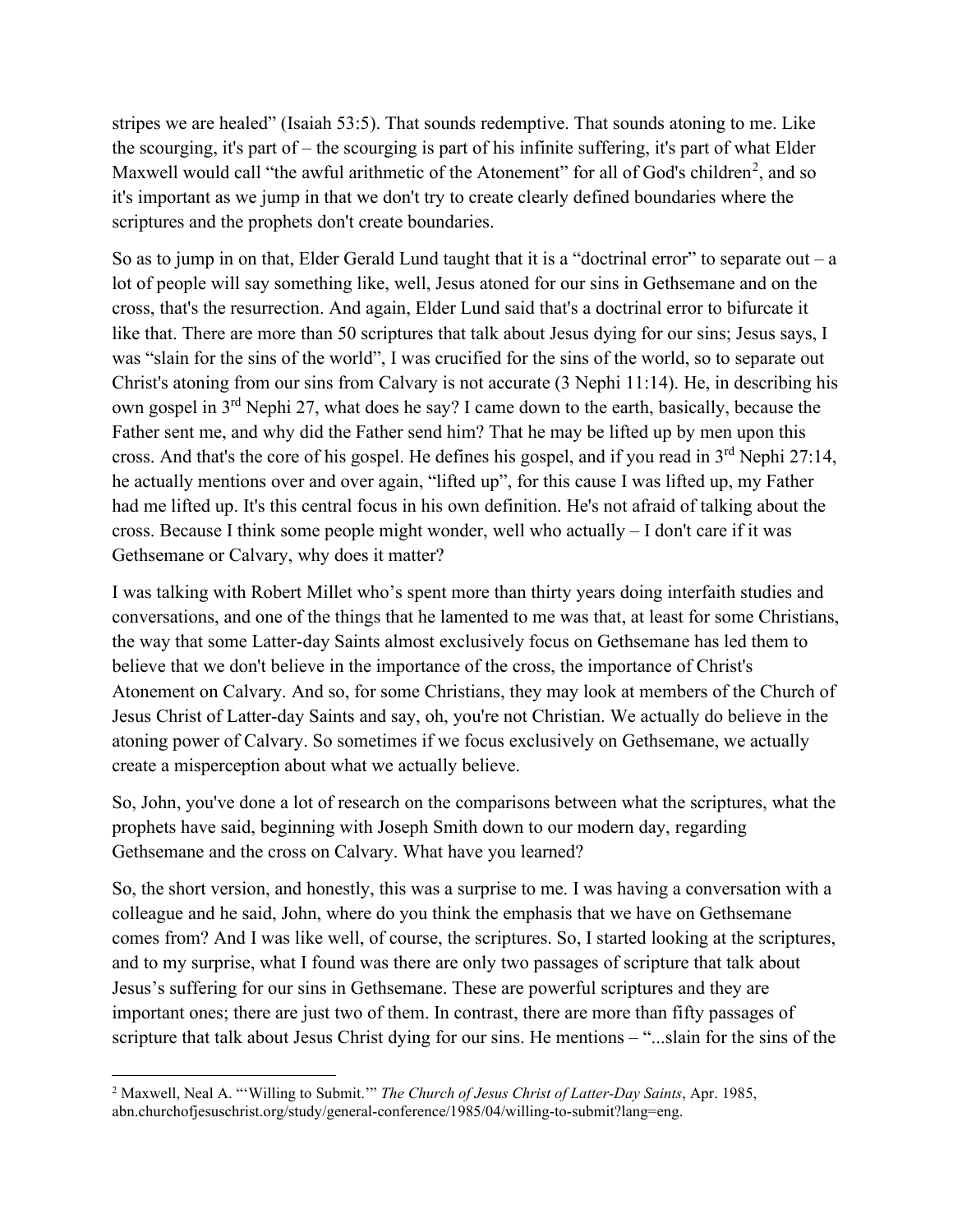world" (3 Nephi 11:14). Yeah, and many of those are the Savior's own words, his own voice. Another example in Romans, chapter 5 Paul says, "...while we were yet sinners, Jesus died for [our sins]" (Romans 5:8).

So over and over again the scriptural emphasis, well okay, it must be Joseph Smith, that's where the Gethsemane emphasis comes from. But that's actually not true. If you look at the writings and sermons of Joseph Smith, he only talks about Gethsemane one time, and in that instance, he's not even talking about suffering for our sins, he uses it as an example of Christ's submission to his Father. But there are more than 30 times that he focuses on the crucifixion. Several of those are specifically about Christ dying for our sins.

To make a long story short, across thousands of talks in the Journal of Discourses, in General Conference from 1850 to the present day, for every one time that a Church leader has said something like, Christ suffered for our sins in Gethsemane, there have been more than five times that they've said something like, Christ died for our sins. So, whether you're looking at the scriptures or the voice of Church leaders or actually as we were - to me what's most important is to look at the voice of the Savior himself. On one powerful occasion in Doctrine and Covenants 19 he focuses on his suffering for sins in Gethsemane, and in contrast, there are more than 20 times that he specifically focuses on his death, his crucifixion, being lifted up upon the cross, and so it – I'm reminded of a time when I was talking with a friend and he was pretending to be interested in something that was important to me and I think, you're not interested, you don't even care. And he said I'm interested in you. And it's an important lesson, right? That when you care about someone, you care about what's important to them. And so even some of us might go like, oh, I don't like to look at an image of the crucifixion or I don't like to think about the crucifixion, the fact that it's clearly important to Jesus Christ is an indication that it should be important to us.

At least for me in my teaching in the Church, I don't know about your experience, in earlier years when I focused on teaching about Christ's Atonement, I would spend most of my time right here in Gethsemane and then we'd kind of skim through all of this in terms of the resurrection, whereas actually the scriptures and the Church leaders had a different emphasis.

Yeah, so it's interesting because back in the early 1900s, Elder James E. Talmage wrote the book that many of you are familiar with called *Jesus the Christ*. It's interesting because he says in there – he devotes a lot of good effort to helping us understand what Jesus is enduring and experiencing in Gethsemane. When he shifts over to his description of the Savior's atonement on Golgotha, on the cross of Calvary, he uses a very interesting word there. In talking about the description in the scriptures from noon to 3:00 p.m. when thick darkness gathers, he says the weight of Gethsemane returns to Jesus intensified on the cross. He uses the word "intensify".

There's something really profound taking place on the cross when we take everything that's going on here, and now we continue it for three more hours but this time in a very public place in the middle of the day, raised up, stretched out, with people mocking him along the way. And on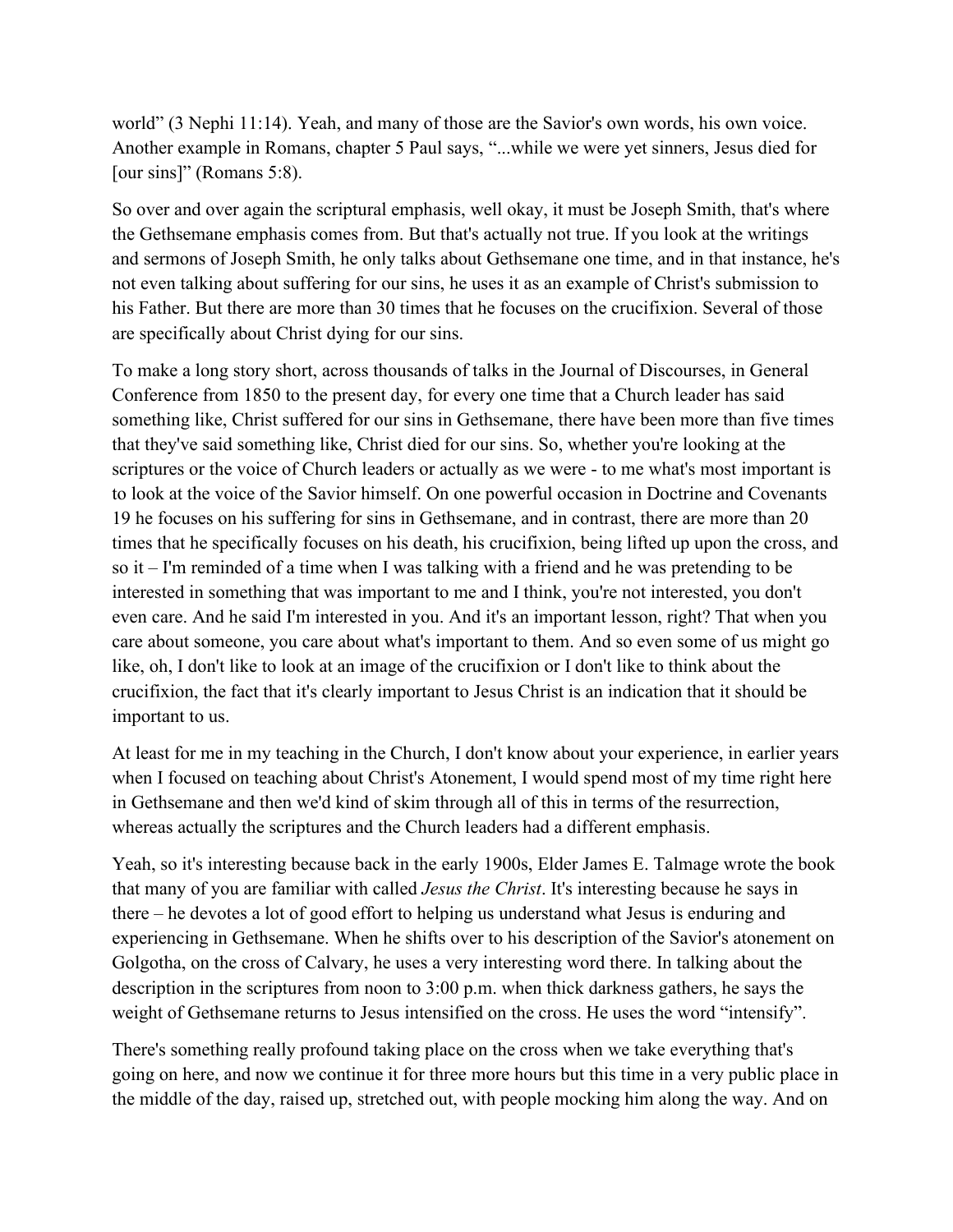that note, in 2018, I believe, we can go back and double check the exact date, but President Nelson actually says something very similar, that Jesus Christ in Gethsemane felt every pain, felt the weight of our sins, and then he said all of the suffering was intensified as he was cruelly crucified on Calvary's cross.

So, John, the question would then come up, I think, for many people in the Church, of the actual symbol of the cross itself. Why would we not have that on our churches? Well, that's a great question and it probably deserves a whole broadcast in itself, but the short version is, what's interesting is, if we were to go back to the time of Joseph Smith, the cross was not the symbol of Christianity – Methodists, Baptists, most Protestant denominations did not use the cross as a symbol. It was only a Catholic symbol and there were only five Catholic churches in the whole state of New York in 1820. So, Joseph Smith is growing up in a cultural context where the cross is not a sign of religion and specifically of broader Christianity. And over the following decades our Church has continued the institutional practice of not displaying the cross, and I think one of the things that can be very helpful for us as we interact with the 99% of Christians for whom the cross is a symbol of the resurrected Christ is to remember that for many the cross is the living Christ.

Eric Huntsman published this story: "I remember being surprised once when a Presbyterian friend corrected me when I told her that we prefer to worship a living rather than a dead Christ; she responded that she did, too. The cross reminded Protestants that Jesus died for their sins, but it was empty because he was risen and no longer there on it. I was chastened by her response, realizing that just as we do not appreciate others mischaracterizing our beliefs, neither should we presume to understand or misrepresent the beliefs and practices of others."[3](#page-5-0)

I don't know what your experiences throughout your life have been, Tyler, but I know that for me when I was a missionary, if I saw someone wearing a cross, I would kind of automatically think about them as the other and that's different. Now I wish I could go back and go up to others and be like, hey, I see that you believe in the resurrection of Jesus Christ, or, I see that you believe in Christ's Atonement for our sins. I've got this book right here and it talks – in the very beginning, a prophet named Nephi foresees Jesus Christ lifted up upon the cross and it's this great common belief that we have. The prophet Jacob in Jacob chapter 1 said that we should view his death. Mormon said that the death of Christ should "rest in [our minds] forever" (Moroni 9:25). And in another place, he says, "Behold the wounds..." (Doctrine and Covenants 6:37). As Jesus says, Doctrine and Covenants 6:37 said the living Christ himself is saying fix your eyes upon – look at the wounds. When Jesus says "Learn of me," he means his whole life and especially culminating in that most critical part of his life when he's performing the infinite sacrifice when the Lamb of God is being slain for the sins of the world and I'm – and you and we're all part of this - of the world (Doctrine and Covenants 19:23).

<span id="page-5-0"></span><sup>3</sup> Huntsman, Eric D. "Preaching Jesus, and Him Crucified: Religious Studies Center." *Preaching Jesus, and Him Crucified*, BYU Religious Studies Center, 2017, rsc.byu.edu/his-majesty-mission/preaching-jesus-him-crucified.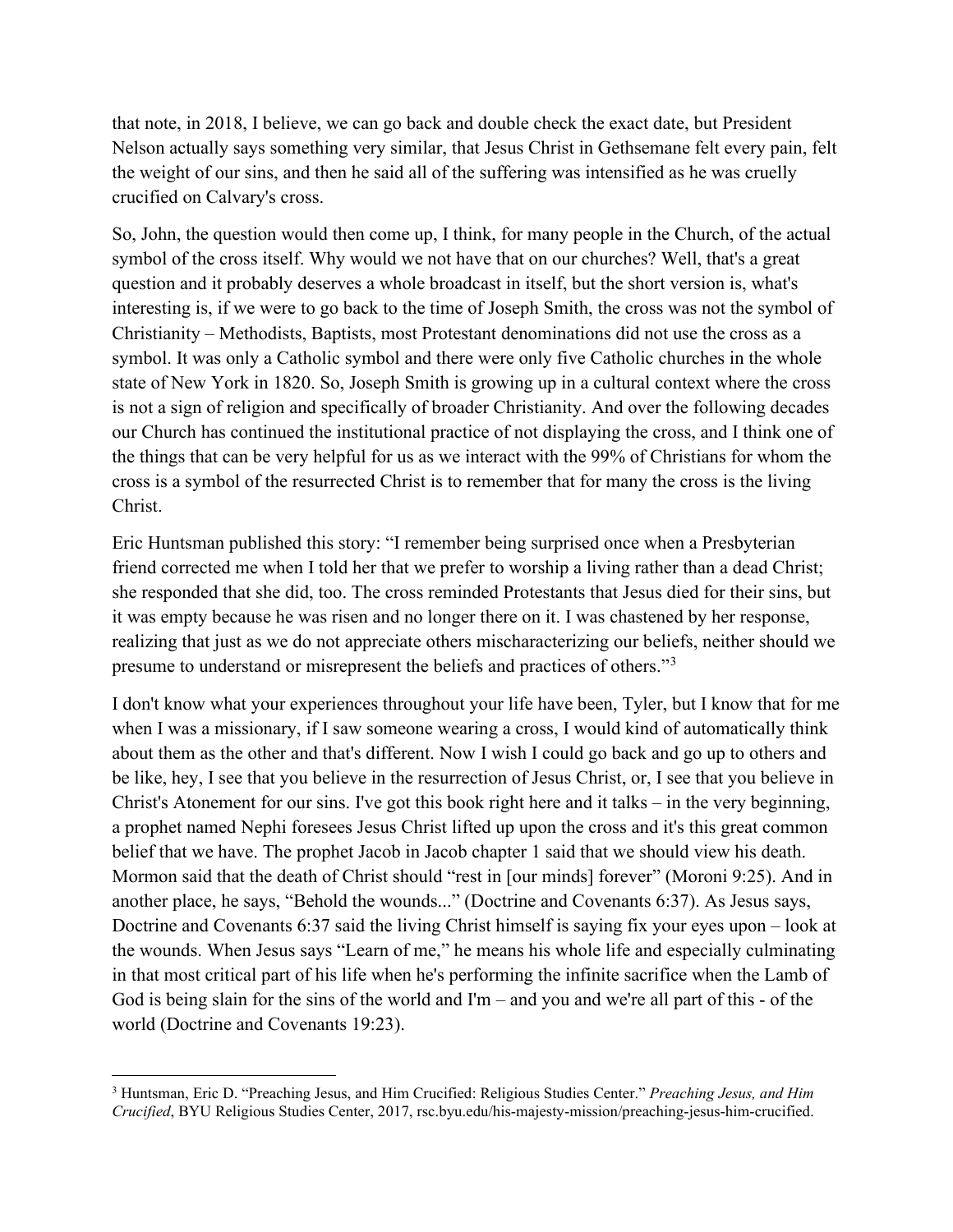Brothers and sisters, he's not just dying on the cross. He's suffering for me. He's suffering for you. He's suffering for each of us on the cross. This week of Easter, it's worth some time to maybe dig into Matthew, Mark, Luke, and John and then the scriptures of the Restoration to learn of him, even when it gets a little bit uncomfortable, because that price wasn't just paid in random. That infinite Atonement was paid for me and you and us and to understand what that means and what he went through, understanding once again, it's an infinite Atonement, and here I am with finite capacity, a finite brain, and for me to be able to understand that, it's impossible. But with a finite capacity with the help of the Holy Ghost, I can learn certain elements of what Jesus is going through to enhance that experience so that it becomes much more meaningful for me, so that I appreciate the price that was paid because I understand it better, and the more I understand it, the more I love him. The more I love him, the more I'll follow him and the more I'll devote my life to him.

He gave everything for us. He laid it all on the altar, and the more I can learn about what was actually laid on the altar, the more likely I am to lay all that I have back on the altar in return. President James E. Faust said that "any increase in our understanding of [the Savior's Atonement] draws us ... to him"<sup>[4](#page-6-0)</sup>, and it might give some opportunities for me to learn about an aspect of the Savior's Atonement that previously I've shied away from a little bit, but any increase in any aspect of the Savior's Atonement increases that "learn of me" will then help us draw closer, and it's been interesting to me to look at a couple of stories from members of the Seventy who, before they were converted to the Church, found great power in the images that we're talking about (Doctrine and Covenants 19:23).

Elder Dube of the Seventy told about an experience when he was ten years old in Zimbabwe where he grew up in the Catholic Church, and he was not a member but he was looking at these different images of the Savior, and he says when I got to the picture of the crucifixion, tears came to my eyes. He called it one of the defining moments of his life. He felt this spiritual rush saying this happened. Jesus died for you. Elder Enzio Busche, he was in the hospital and thought he was going to die and he just looks at the wall and he sees an image of Christ on the cross and all of a sudden, he's filled with hope.

And I think for some people – it's probably going to be different for individuals but I think especially those who are feeling truly deep pain, there may be something about the image of Christ on the cross that allows us to connect with him in a different way, to realize Jesus truly understands the pain that you're going through, and you or  $I$  in a moment of doubt, we might say no one understands me. And maybe I don't understand you and maybe your mom doesn't understand you, maybe no human understands you, but Jesus does, and for some people I think it's going to be Gethsemane that really helps them feel that connection. You mentioned the scourging, "...with his stripes we are healed", that might be a part of it (Isaiah 53:5). And for

<span id="page-6-0"></span><sup>4</sup> Faust, James E. "The Atonement: Our Greatest Hope." *Our Greatest Hope*, Oct. 2001, abn.churchofjesuschrist.org/study/general-conference/2001/10/the-atonement-our-greatest-hope?lang=eng.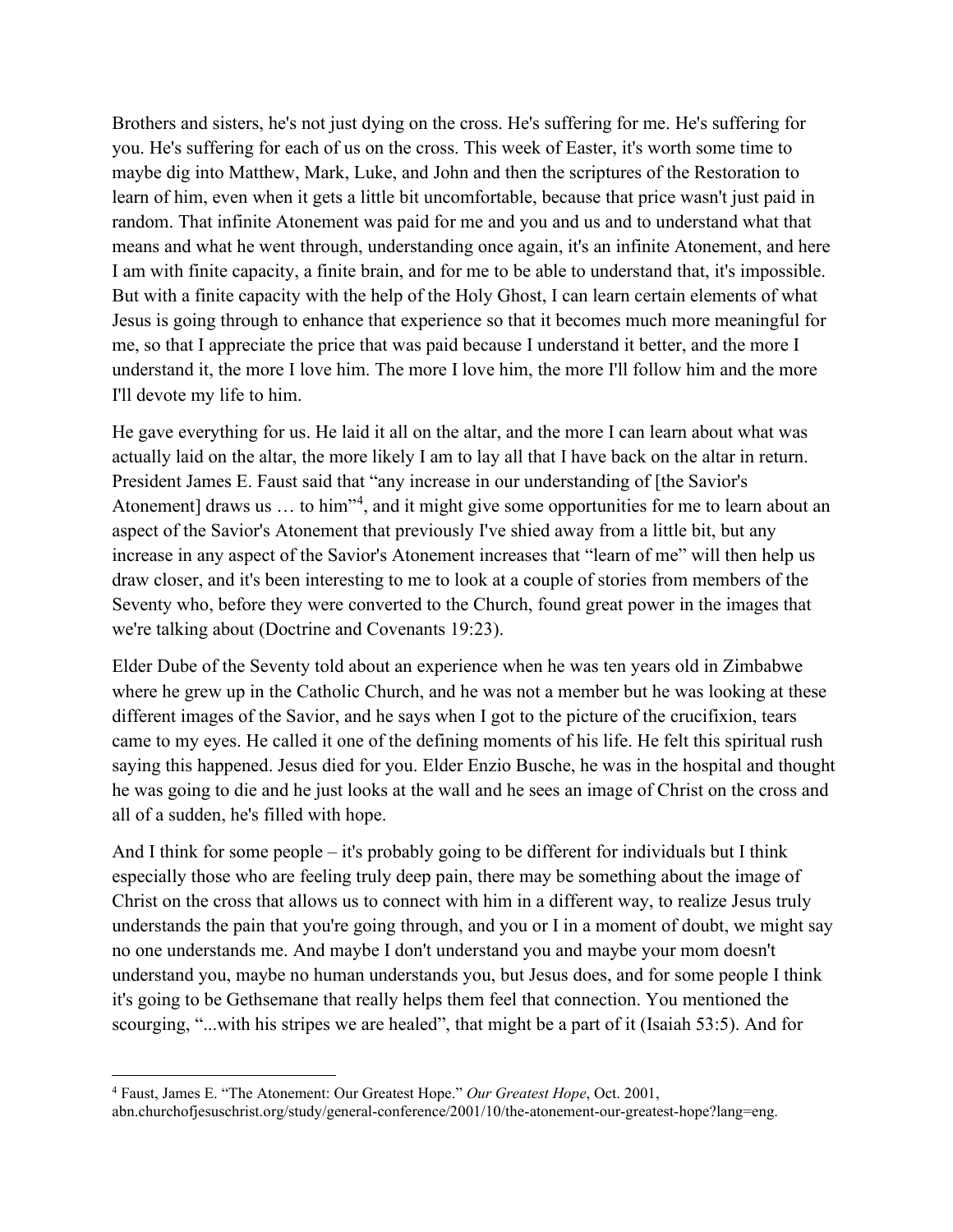others it can be Calvary and I love that we don't have to split it up. It's – there's an infinite Atonement here.

One phrase that we often focus on is "the living Christ", and we absolutely 100% do believe in and focus on the Living Christ. I think another phrase that we can remember is "the loving Christ". The Savior himself said, "Greater love hath no man than this, that a man lay down his life for his friends" (John 15:13). So, Jesus Christ himself personally defined his greatest act of love as the crucifixion. Nephi says, "he loveth the world, even he layeth down his [life for the world]" (2 Nephi 26:24). Moroni says that same thing over and over again. You see that God is manifesting his love, and so it's not that there is, which is it, is it the living Christ or the loving Christ? It's both. In fact, if I can share this quote from Dr. Jennifer Lane, she's the Dean of Religious Education at BYU Hawaii. She wrote, "As we think about the Lamb slain from the foundation of the world, we can also know that he is the life and the light of the world: Christ as the sacrifice and Christ as the living word. We don't have to pick which one to focus on because we can't have one without the other."

So, a phrase from many, many talks, and I've used it and I'm going to continue to use it because it's really important. The phrase is, I am so grateful that Jesus died for me. Isn't it interesting that we put the emphasis on him dying for me? The older I've gotten, the more I've studied the infinite Atonement and that the elements taking place through each of these events, the more I stand in absolute awe that Jesus Christ chose to live for me. What do I mean by that? I don't mean just that he resurrected, I mean that when he goes into Gethsemane knowing the dual nature of his being -- half mortal, half God, Mary is his mother and God the Father is his Father – it seems to me that the entirety of his mortal aspects would be pleading with him, if not screaming at him, to just give up the ghost right then, because this is way, way harder to endure than should ever be expected of anybody. He could have "let [that] cup pass from [him]", rejected the cup that he'd covenanted to take, but he chose to endure it, to go through it, not around it, not push it aside, but to go through it and live through it, to endure all of that infinite agony, not just in Gethsemane, not just the senseless things that are taking place in the abuse through the trials (Matthew 26:39). Nephi's words, "...they scourge him ... he suffereth it ... they spit upon him, and he suffereth it" (1 Nephi 19:9). In that 1828 dictionary, "suffer", the definition is "allow". So, he allows the spitting, the mocking, the scourging. Why? "...Because of his loving kindness" (1 Nephi 19:9). Because of his great love.

So, at any point, because of who he is, the only person ever born who has absolute power over life and death, the only person who you can't forcefully take his life away from him, he has to give up the ghost; he has to willingly lay it down. And at any time in this process, he could have taken the easy road either to Galilee or – head up to Galilee or, say, you know what? I can't do this anymore. And what he uses – the phrase in Doctrine and Covenants 19 with Martin Harris – to shrink. He didn't shrink. He stood up under the weight, and he lived through all of it for me. When everything in his mortal side would have been pleading with him to use that heavenly power to give up the ghost, and it's only at the very end when he says, "It is finished", which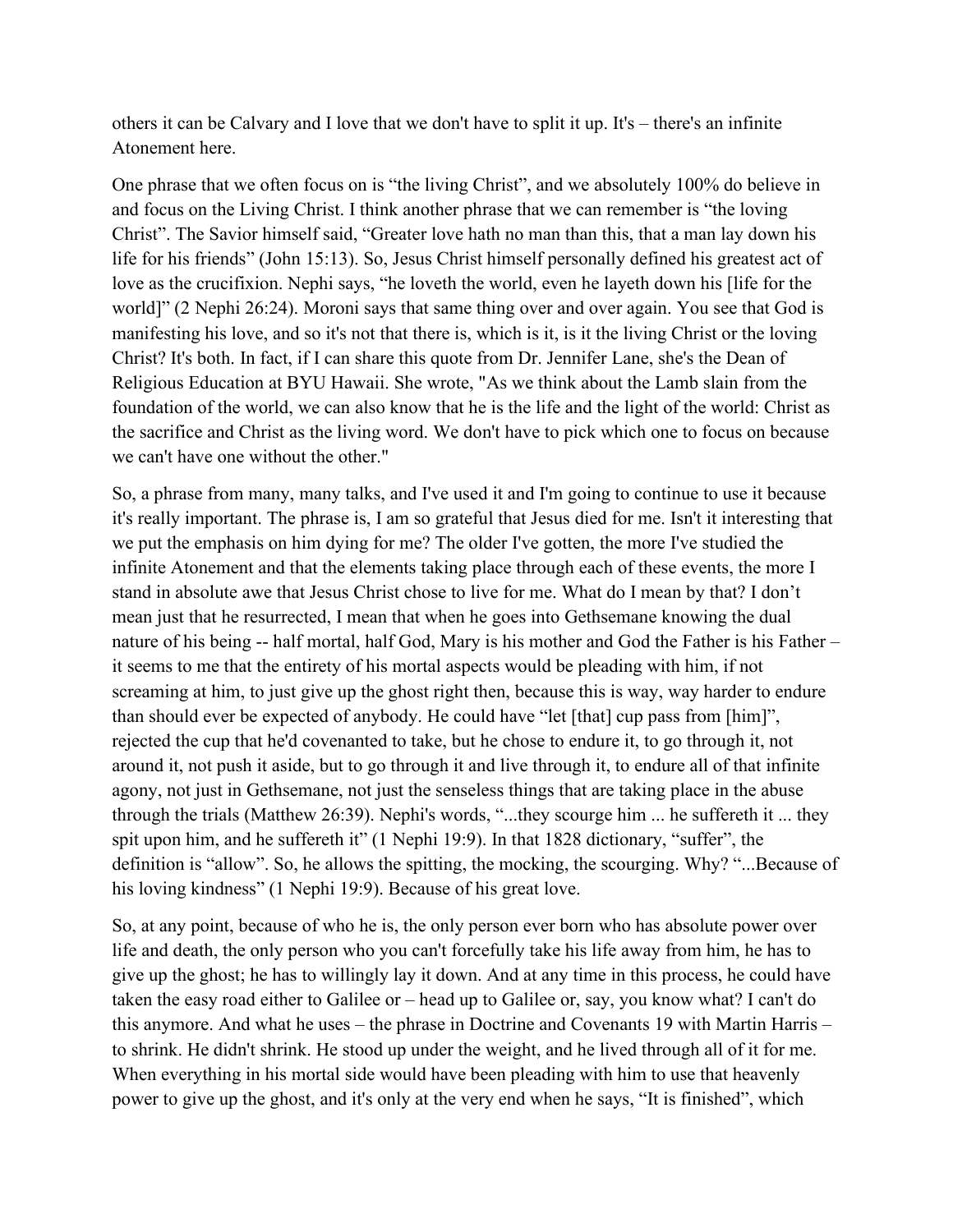becomes three of my favorite words in all of the scriptures (John 19:30). When Jesus says, "It is finished", that's the indication to me that he has now lived through all of it, the full price has been paid, there's nothing left to be done (John 19:30). He completed it. He lived for me, and then and only then does he allow himself to die for me.

And I think it's important, there might be one person out there today who's saying to themselves, but did he die for me? Am I too far gone? Like, you do not know all the things that I've done. And it's so important to remember that just like Jesus did not give up on us at any stage here, he is not giving up on us now. It is not too late.

So yet as another witness, if we think about the Living Christ, we have this beautiful image that we have in the Church, it's our official logo, it's the Christus statue. If we look closely, particularly at the one we have in Salt Lake based on a model in Denmark, well, the original in Denmark, what do we see in that statue? It's the marks of Jesus's suffering on Calvary. So, when we worship the living and the loving Christ, his witness to us that he is who he says he is "enfleshed" in his resurrected body.

I remember as a kid asking my dad, like, wait a second, I thought a resurrected body is a perfected body. I think it's curious that Jesus has a perfected, resurrected body and yet he's got wounds in his body. What do you think about this? We are engraved on the palms of his hands; he does not forget us. He does not forget that he did all these things for us. So, when you see that beautiful image that we have as the official logo of the Church, you can know that Jesus always and forever will remember you because you are in his hands.

I love this concept that Taylor just shared. It reminds me of something our good friend Shon Hopkin, this concept he shared that when Jesus presents himself to the Nephites, what is his first invitation to them? To come forth and touch the wound in his side and the marks in his hands, his wrists, and his feet. Why? So that they might know that he is their God who came down to this earth to be slain for them, to save them. And the way Shon talks about this is, it's in Christ's vulnerability that we find strength in our own vulnerability, in our own weakness. We can find great strength knowing that, like you were saying, it doesn't matter how deep we've gotten into something, there's still hope, and lest we lose that hope, Christ retains those scars in his perfected, resurrected body as a reminder to us that we're not beyond his reach. Our badness doesn't exceed his power and his goodness.

Elder Holland referred to those as signs, the tokens in his hand as signs that bad things happen to the perfect, and I think that's a helpful thing for us to remember as well, that Jesus Christ who didn't deserve any of this and maybe you or I in our lives are treated in a way that we don't deserve. But Jesus also understands that.

Now, let's go to Calvary itself and not talk about the specifics of the physical crucifixion. What we're going to focus on for the last segment here is, what do we learn about Jesus, about the kind of person he is, using this 1<sup>st</sup> century biography idea? What do we learn about his character by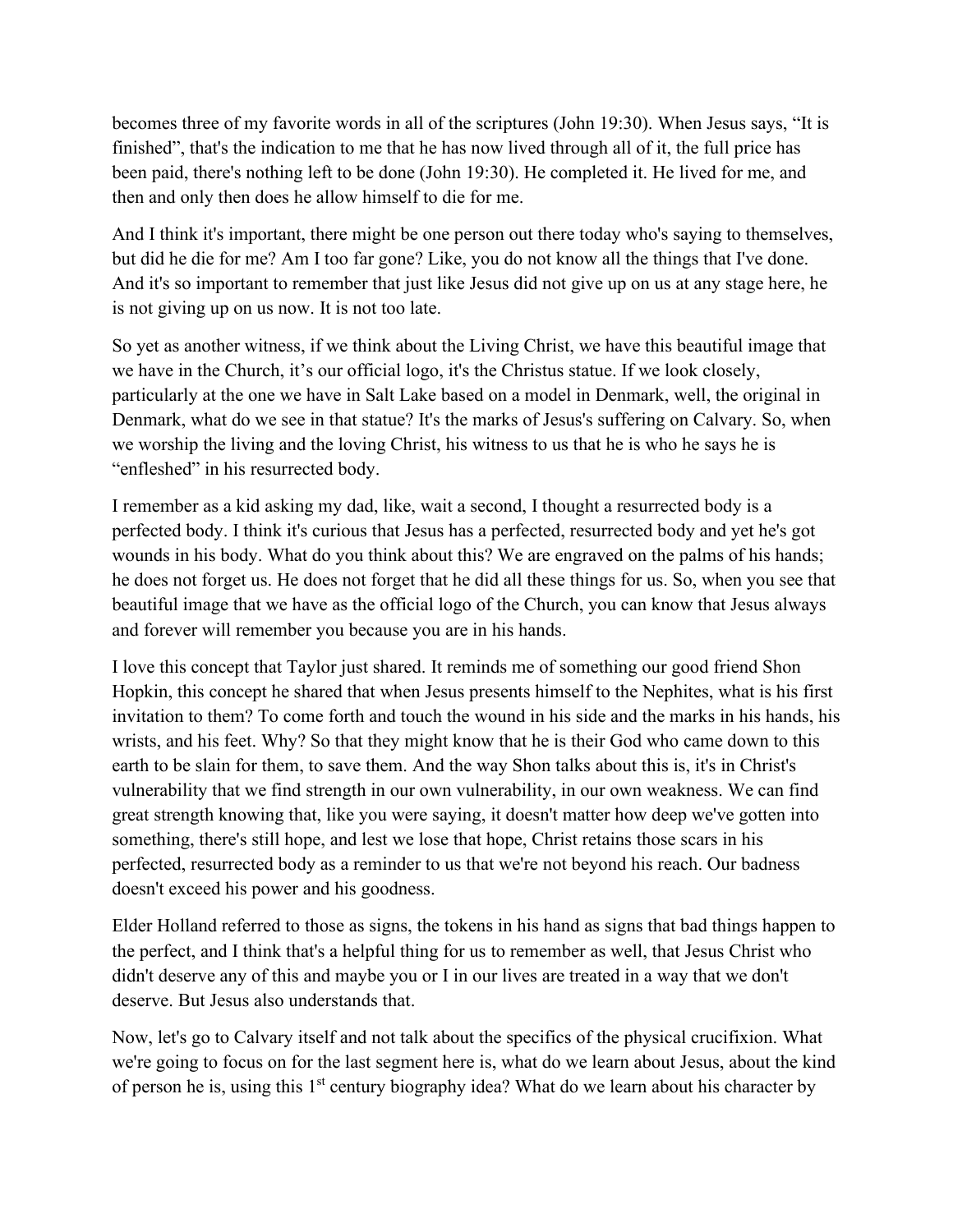analyzing the few statements that we have recorded in the New Testament that he uttered while he was on the cross? Recently I've gone through and looked at every time one of the seven final statements that Christ makes on the cross has been used in General Conference. So, it's been more than 300 times that these statements have been used, and it's the first statement from the Savior that represents about half of those, yes, and so as Jesus is being nailed to the cross he says, "Father, forgive them; for they know not what they do" (Luke 23:34). And the Joseph Smith translation makes it clear that he's referring to the soldiers who crucified him. Although if you look at other General Conference talks, speakers have referred to many other people, including the Pharisees, the chief priests, that Jesus is including all of them in his statement, forgive them. And that is so powerful, that in the very act of being crucified, he is forgiving those who are doing that to him.

And by the way, those Roman soldiers who are in the act of crucifying him or shortly after they've crucified him, whenever that statement came, they weren't being gentle. They weren't apologizing. They weren't – these men were mocking him as this symbol of the king of the Jews, this group that for them, there's not a lot of love there. And there's something about Christ's character of looking outward. I know that when I'm in pain, I look inward and focus on myself. But as Christ was walking to the cross, he turns to comfort the women who are trying to comfort him.

Now here on the cross, when he could be spitting at the people who are mocking him, he's forgiving them, thinking about them, and while we can't know for sure the precise chronological order of the statements, one of the next statements is when the thief on the cross says, Jesus, remember me, and I don't know what your thoughts are, when I was growing up, I was kind of having a negative impression of this thief that when Jesus says, truly, "...To day [you will] be with me in paradise", there was always the focus on the fact that, well, you know he's really talking about the spirit prison and there's no deathbed repentance (Luke 23:43).

One of the things I think that is interesting is the phraseology that the thief says, it's kind of similar to Alma the Younger: "...Jesus, thou Son of God, have mercy on me..." (Alma 36:18). And even though Alma the Younger was in the darkest abyss, Jesus reaches out to him. And so, I wonder if there's a message to us in this statement from the cross that Jesus is saying, there is worth in you and you will be with me today in paradise. Here's what Joseph Smith said, he kind of paraphrased this statement, he said that in this statement Christ was saying, this day thou shalt be with me in the world of spirits, then I will teach you all about it and answer your inquiries. Did you notice the first person, I will personally teach you and to me that's so powerful.

I've never seen, maybe there's a painting of this and I haven't seen it but I would love to see the painting of Jesus and the thief in the world of spirits where he's reaching out to him. And so again I think there's that message, it is not too late for you. Even on the cross Jesus is holding out hope to the man who has recognized Jesus for who he is and is begging for mercy.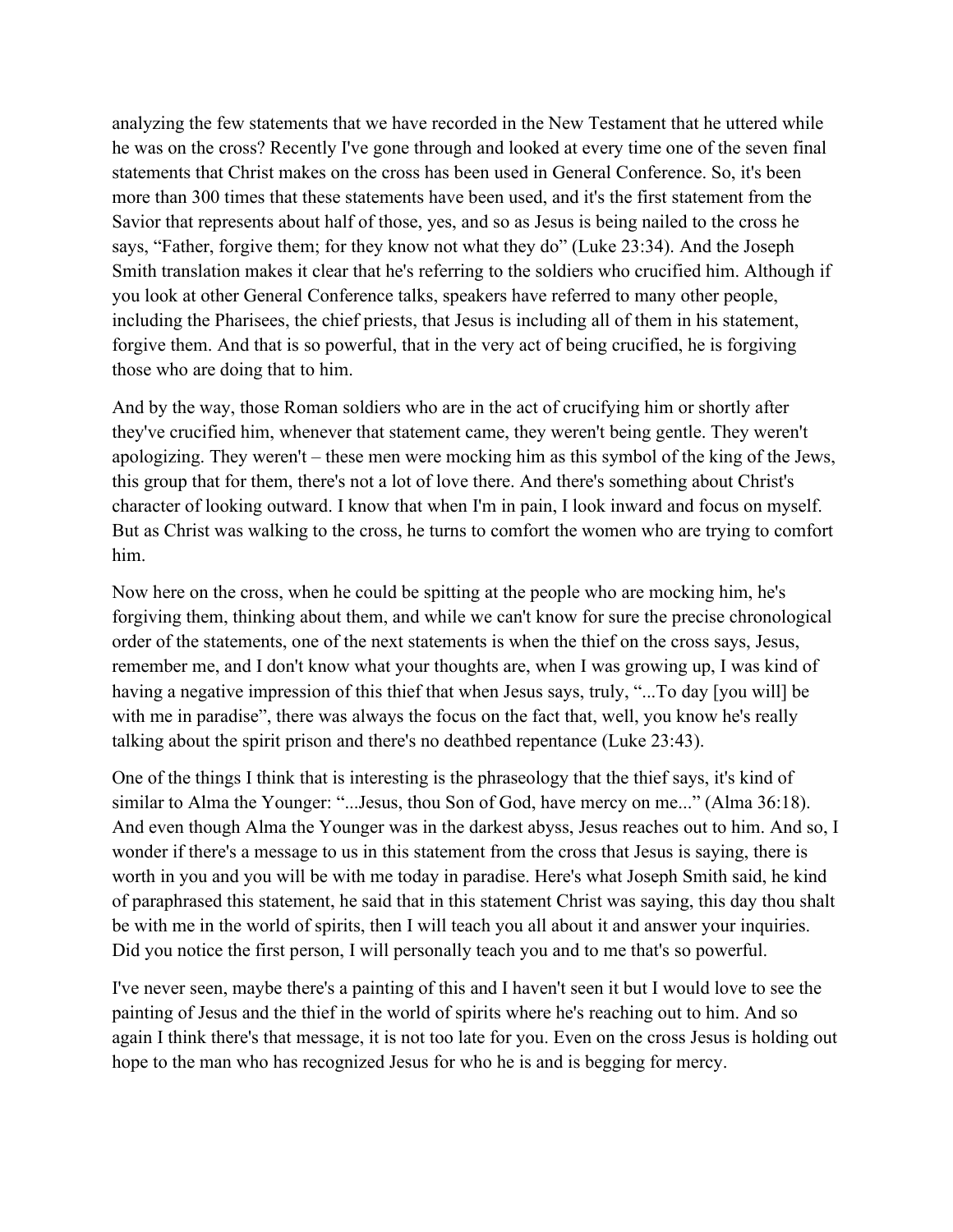So, we've got two of the statements. What about the one where he looks and, in the distance, you have John standing next to his mother Mary, and he says, "Woman, behold thy son", and John, "Behold thy mother" (John 19:26-27). To me that's again this beautiful image of Christ reaching out when most of us would be reaching in. It shows the love of the Savior. If we were to look at how that phrase has been used in General Conference, most frequently it's used to talk about Christ's love for women, especially his mother. Actually, his mother who gave him life and now she's watching that life that she engendered being raised up on the cross. And another way that we can think about this is if now John's mother is Mary, that makes John and Jesus brothers. So, on the cross John is coming closer into the family of Christ, and I think that may be also a metaphor that we can see in there for each of us. And because Jesus is Mary's first-born son, the oldest under that Jewish tradition, he's in charge of taking care of her and making sure her needs are met.

There's no mention of Joseph in the story from the time, the last time we get Joseph in the New Testament comes when Jesus was twelve. So, something happened to Joseph in that subsequent eighteen years we would assume, which means Jesus is still fulfilling his earthly duty as her oldest son to make sure she's taken care of, even in the midst of his intense suffering, he's still turned that - "... charity suffereth long, and is kind..." (Moroni 7:45). He's showing us what this looks like over and over and over again.

Then for me, the most painful of the seven statements on the cross is traditionally that number four where he, according to the timeline in Matthew and Mark, after the three hours of darkness from noon to 3:00 p.m. where it says that he raises up on the cross and in a loud voice says, "My God, my God, why hast thou forsaken me?" (Matthew 27:46). In that phrase we see a Christ who is completely and utterly alone, and we'll put a link in the description to this article about what Church leaders have taught about the seven statements. This is one of the most earliest ones, actually that Church leaders talked about. Brigham Young spoke about this in the 1850s regarding the fact that God is withdrawing his spirit, he doesn't completely abandon Jesus, but to Jesus it feels that way. He is utterly and completely alone.

I love how Elder D. Todd Cristofferson phrased it: "Each of us, whenever that sense may come upon us, need to stop and think, Jesus Christ died for me, Jesus Christ thought me worthy of his blood, and he loves me, he has hopes for me, and he can make a difference in my life. His grace can transform me." You and I might feel humbled as we realize that Christ's feelings of forsakenness on the cross were for us, and so that when you and I feel alone, we know that he has felt that way as well.

You know John, for me, one of the grandest ironies of that whole sequence taking place on the cross is when you couple it with what he had told his apostles moments before stepping over the Kidron brook and entering Gethsemane, he told them, this night you're all going to be scattered and you're all going to leave me alone. But he says, but I'm never alone. I'm not alone because the Father is with me. He's always with me. He's always been with me. And now here, a matter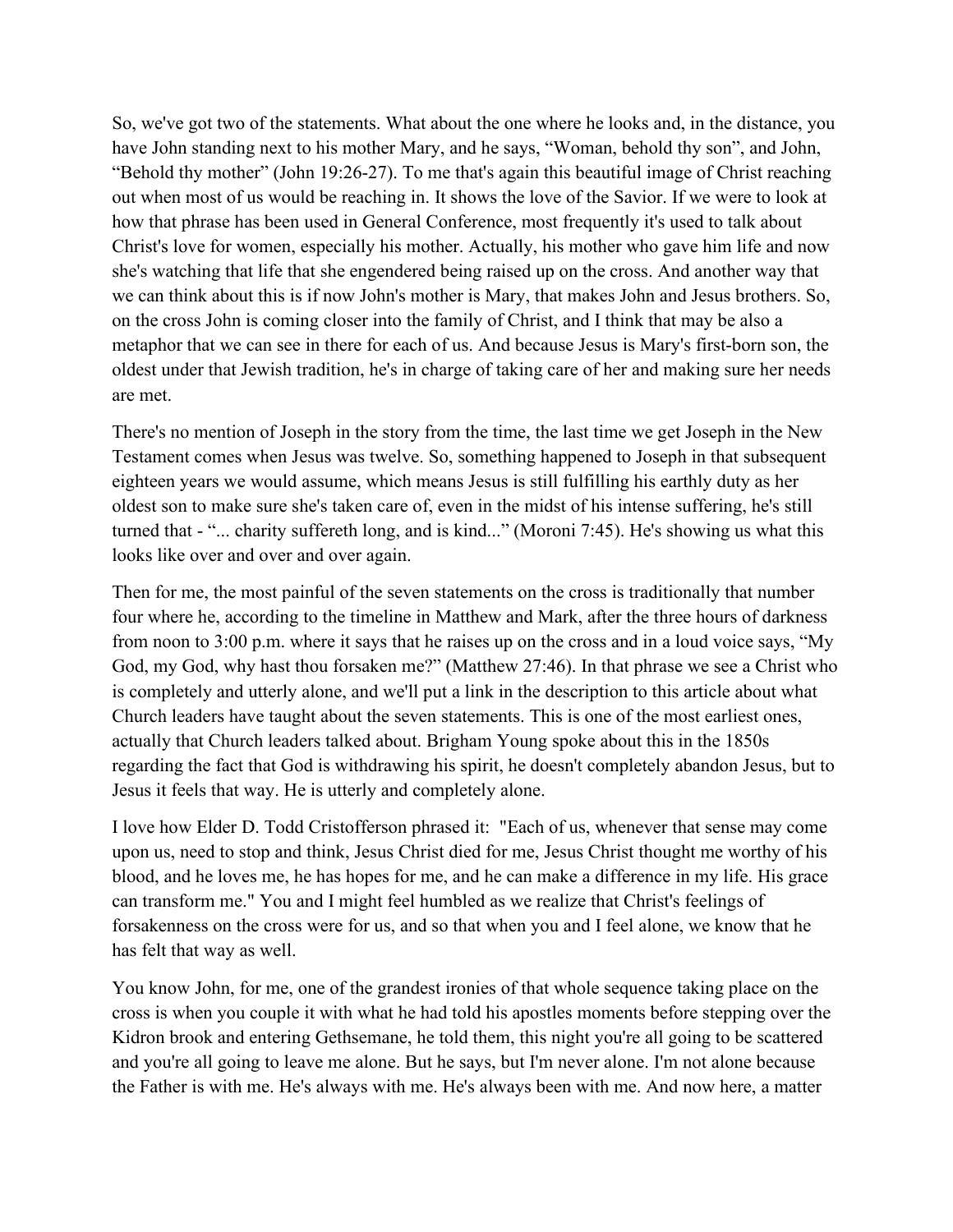of hours later, he's saying, "My God, my God, why hast thou forsaken me?" (Matthew 27:46). And the grandest irony of all is that he asks this heartfelt question, "why hast thou forsaken me", and we have no response in the scriptures, and I love how Elder Holland taught the concept in his great talk that he gave it as his opinion that never was the Father actually closer to the Son than at that moment, but Jesus wasn't allowed to feel that, thus adding serious depth to Jesus's statement in Doctrine and Covenants 76 verse 107 when he said he tread the winepress alone (Matthew 27:46).

He had to be all alone for some reason. And it might be worth your time this Easter season to read carefully the accounts of Matthew, Mark, Luke, and John separately, like Taylor talked about earlier, to see their portraits. It's in Matthew and Mark that this statement is made and that's the last statement. There is no other voice. The temple – the veil of the temple is rent, perhaps as a way of God testifying and declaring to the people of what's happened. But in Matthew and Mark, Christ dies on the cross with this cry, and I think there's a portrait of Jesus that they want us to see and understand that you've so beautifully described.

And then you get in the gospel of John that simplest statement of all, "I thirst" (John 19:28). Two words. And President Nelson talked about that phrase. That's the phrase that's been least used in General Conference. But President Nelson talked about it in a powerful way, saying that to a doctor of medicine, that is a significant statement and is an indication of the unbearable agony and shock that Christ is going through physically and spiritually.

And then the last two statements kind of go hand in hand, the "It is finished", and then "Father, into thy hands I commend my spirit" (John 19:30, Luke 23:46). And I think both of those are beautiful. That last one that he said, "Father, into thy hands I commend my spirit" (Luke 23:46). Like you mentioned earlier that Christ is laying down his life. No one is making him do it, and it's interesting that in Luke the very first time we hear the voice of Jesus is when he says to his parents, "wist ye not that I must be about my Father's business" (Luke 2:49). And now the last words we hear in Luke again, turning to his Father's business – his last statements on the cross reveal the character of Christ in a really powerful way.

And now for us in the  $21^{st}$  century, I find it fascinating that Taylor already mentioned that the Church's new logo with this emphasis of the Christus statue there, knowing that the marks of this infinite Atonement are retained in his hands and in his feet and in his side. Isn't it interesting in English how this works? That we talk about Jesus, of all of the titles there, we could spend hours on all of just the titles and names of Christ. One of them is, he's the Prince of Peace. Brothers and sisters, we live in a world that is not saturated with peace right now. We live in a world that has a lot of turmoil, a lot of conflict and contention and war and dishonesty and things that are the opposite of peace. But I love how if we turn to the Prince of Peace and we learn of him, we appreciate him, we call on his name, what will happen is we will become much more familiar with the Prince of Peace.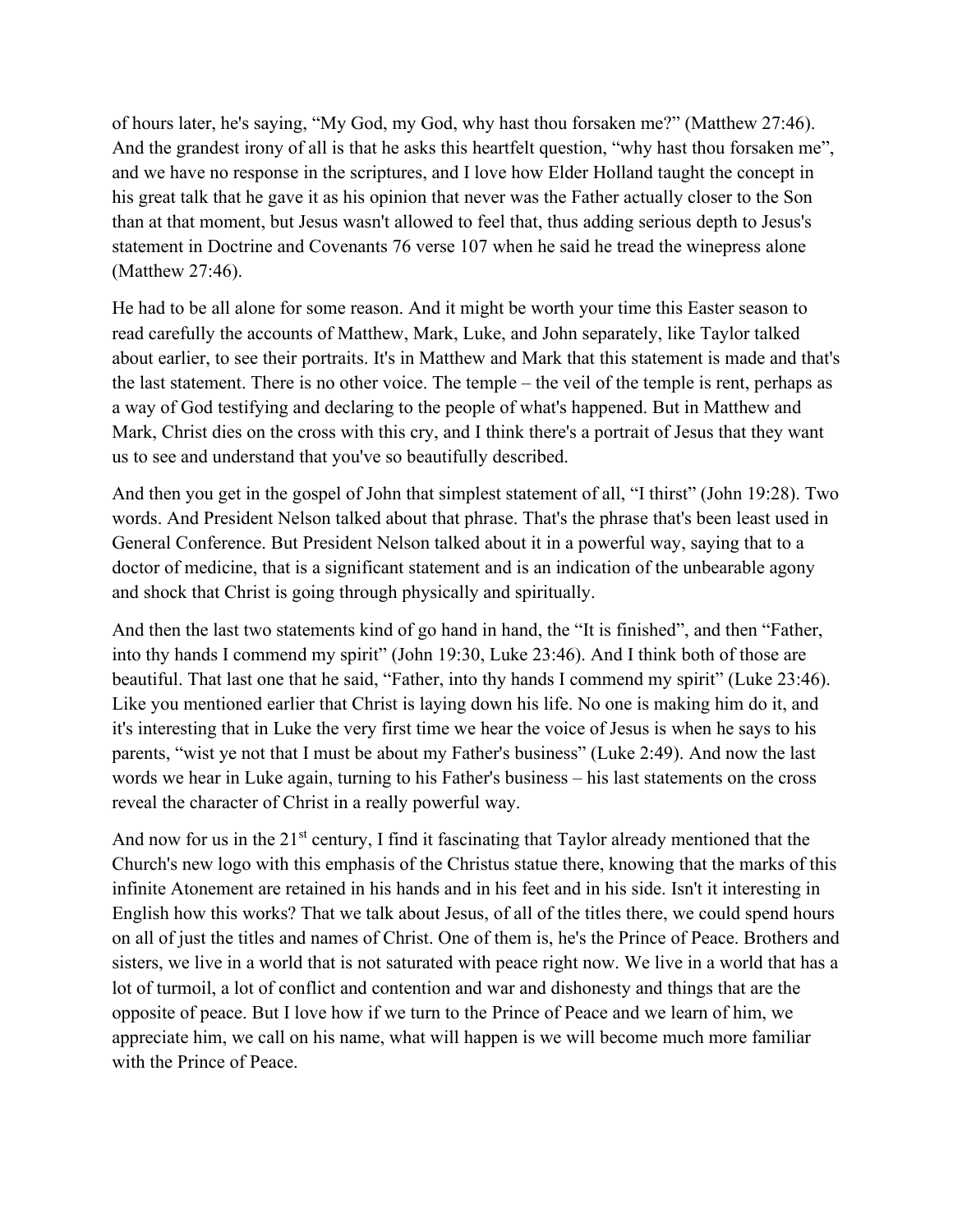The violence he endured for us means that you and I can experience his peace. We can come into the safety of his wings that he puts out for us, that he uses that analogy in scripture as a chicken with the little chicks coming under that wing to protect us as we come into that covenant with him. There's a power that comes when you feel the peace of Jesus Christ and I want to testify that I know Jesus Christ lives today. He is the living and the loving Christ.

Now as we turn our attention from the events that take place in Gethsemane and through the trials and on the cross and we now focus on the tomb and that glorious resurrection morning, I think it's important for us to realize why Easter is such a significant event, why the resurrection is the single greatest event probably in all of eternity for us up to this point. Jesus has overcome two deaths for us through this infinite atoning process. He suffered for our sins; he paid for our spiritual death. In the scriptures, especially in the Book of Mormon, the prophets there refer to that as hell, that he suffered the "pains of hell" for us so that we wouldn't have to go down into that awful realm, and when he said, it is finished on the cross, seems to imply that that full price was paid (Alma 36:13, John 19:30).

Now his body laid in tomb that late in the evening of that Friday, he then lays in that tomb for the rest of Friday, all day Saturday, and then early in the morning Sunday to overcome our physical death, to overcome the grave for us. It seems that it was required of him to overcome both deaths, what Jacob in the Book of Mormon will call "that awful monster, death and hell..." (2 Nephi 9:26). He overcomes both of them by descending into them to then break the bands of both of those deaths for all of us.

Now on that first Easter morning, when those women went to the grave with the spices and the ointments to complete the burial process and the stone was rolled away and the angels declare to them, "Why seek ye the living among the dead?" "He is not here, for he is risen" (Luke 24:5, Matthew 28:6-7). I don't know of three any more powerful words in all of scripture than "he is risen", because what that means is now those two deaths have been totally broken for us, opening the way for us to rise (Matthew 28:6-7).

I love how in the Book of Mormon in  $2<sup>nd</sup>$  Nephi 9 when Jacob the prophet, Nephi's brother, is talking about this. He says, if Jesus hadn't completed an infinite Atonement, then our bodies would have died and would have been laid down in the dirt, in the grave, to rot and crumble, "to rise no more" (2 Nephi 9:7). And if that happens to our bodies, he says, Jacob says, that our spirits would be subject to the devil; we would become angels to the devil "to rise no more" (2) Nephi 9:8). Jacob used the same four-word phrase: "to rise no more", for both our spirit and our body, if Jesus doesn't complete an infinite Atonement (2 Nephi 9:7-8). Is it any wonder that we sing out, "He is risen! He is risen! He hath opened heaven's gate. We are free from sin's dark prison, risen to a holier state"?<sup>[5](#page-12-0)</sup>

<span id="page-12-0"></span><sup>5</sup> Alexander, Cecil F., and Joachim Neander. "He Is Risen!" *The Church of Jesus Christ of Latter-Day Saints*, www.churchofjesuschrist.org/music/library/hymns/he-is-risen?lang=eng.